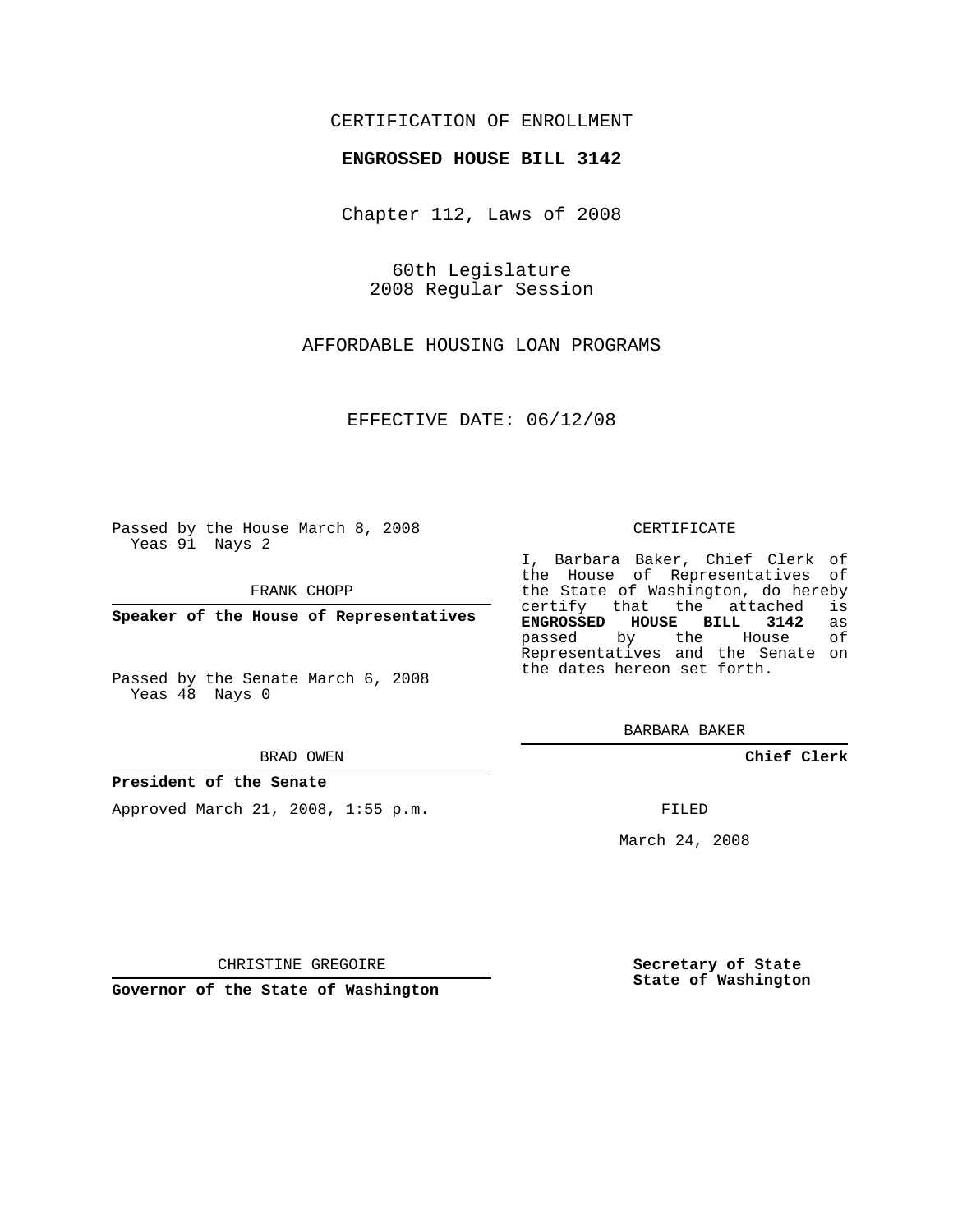# **ENGROSSED HOUSE BILL 3142** \_\_\_\_\_\_\_\_\_\_\_\_\_\_\_\_\_\_\_\_\_\_\_\_\_\_\_\_\_\_\_\_\_\_\_\_\_\_\_\_\_\_\_\_\_

\_\_\_\_\_\_\_\_\_\_\_\_\_\_\_\_\_\_\_\_\_\_\_\_\_\_\_\_\_\_\_\_\_\_\_\_\_\_\_\_\_\_\_\_\_

## AS AMENDED BY THE SENATE

Passed Legislature - 2008 Regular Session

# **State of Washington 60th Legislature 2008 Regular Session**

**By** Representatives Liias, Chase, Walsh, Ericks, Loomis, Miloscia, Rolfes, Linville, Dickerson, Green, Morrell, Kelley, Wood, Nelson, Santos, and Ormsby

Read first time 01/23/08. Referred to Committee on Housing.

1 AN ACT Relating to affordable housing loan programs; amending RCW 2 43.185A.110; and adding a new section to chapter 43.185A RCW.

3 BE IT ENACTED BY THE LEGISLATURE OF THE STATE OF WASHINGTON:

 4 **Sec. 1.** RCW 43.185A.110 and 2007 c 428 s 2 are each amended to 5 read as follows:

 (1) The affordable housing land acquisition revolving loan fund program is created in the department to assist eligible organizations, described under RCW 43.185A.040, to purchase land for affordable housing development. The department shall contract with the Washington state housing finance commission to administer the affordable housing land acquisition revolving loan fund program. Within this program, the Washington state housing finance commission shall establish and administer the Washington state housing finance commission land acquisition revolving loan fund.

 (2) As used in this chapter, "market rate" means the current average market interest rate that is determined at the time any individual loan is closed upon using a widely recognized current market interest rate measurement to be selected for use by the Washington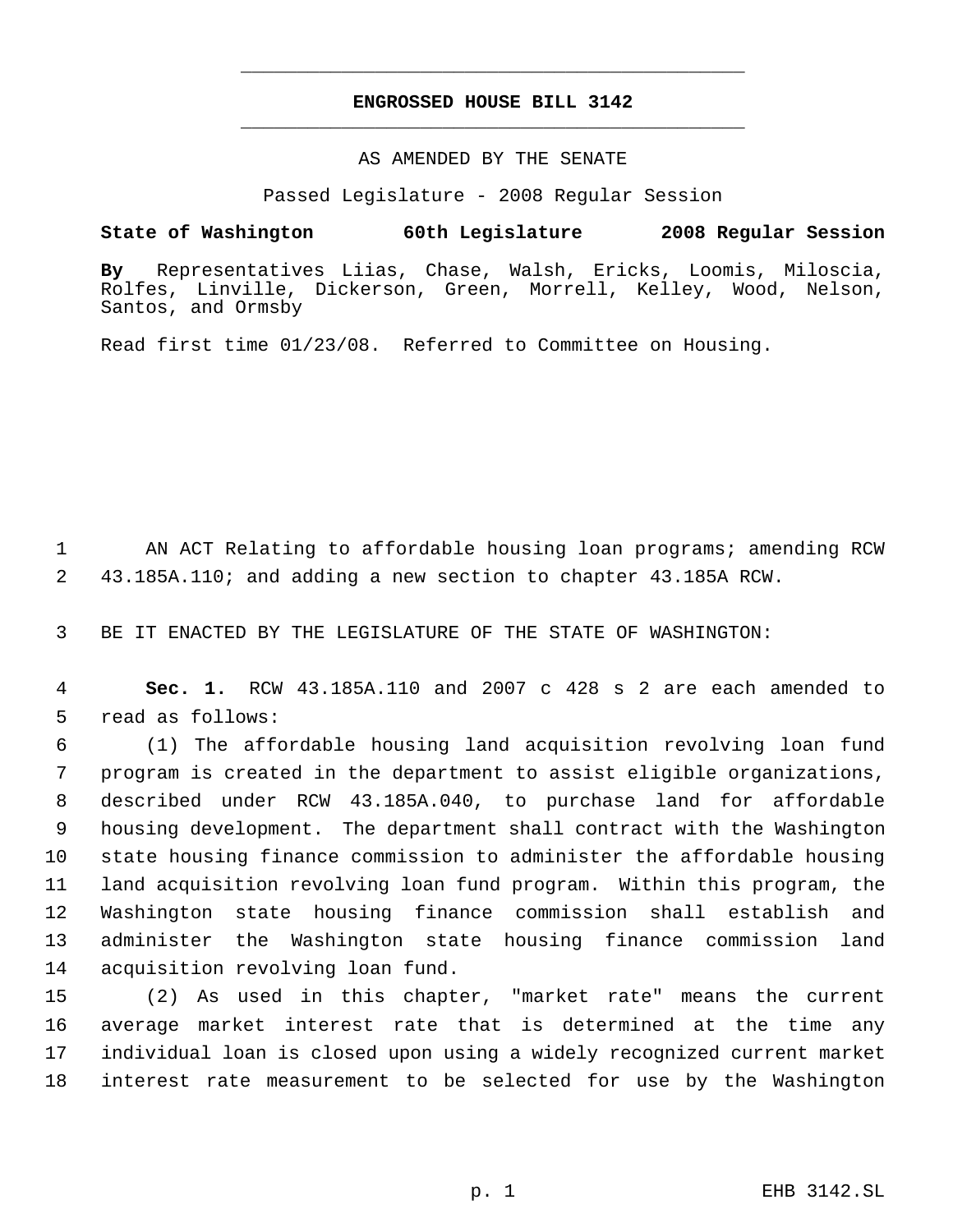state housing finance commission with the department's approval. This interest rate must be noted in an attachment to the closing documents for each loan.

 (3) Under the affordable housing land acquisition revolving loan fund program:

 (a) Loans may be made to purchase land on which to develop affordable housing. In addition to affordable housing, facilities intended to provide supportive services to affordable housing residents and low-income households in the nearby community may be developed on the land.

 (b) Eligible organizations applying for a loan must include in the loan application a proposed affordable housing development plan indicating the number of affordable housing units planned, a description of any other facilities being considered for the property, and an estimated timeline for completion of the development. The Washington state housing finance commission may require additional information from loan applicants and may consider the efficient use of land, project readiness, organizational capacity, and other factors as criteria in awarding loans.

 (c) Forty percent of the loans shall go to eligible applicants operating homeownership programs for low-income households in which the households participate in the construction of their homes. Sixty percent of loans shall go to other eligible organizations. If the entire forty percent for applicants operating self-help homeownership programs cannot be lent to these types of applicants, the remainder shall be lent to other eligible organizations.

 (d) Within five years of receiving a loan, a loan recipient must present the Washington state housing finance commission with an updated development plan, including a proposed development design, committed and anticipated additional financial resources to be dedicated to the development, and an estimated development schedule, which indicates completion of the development within eight years of loan receipt. This updated development plan must be substantially consistent with the development plan submitted as part of the original loan application as required in (b) of this subsection.

 (e) Within eight years of receiving a loan, a loan recipient must develop affordable housing on the property for which the loan was made and place the affordable housing into service.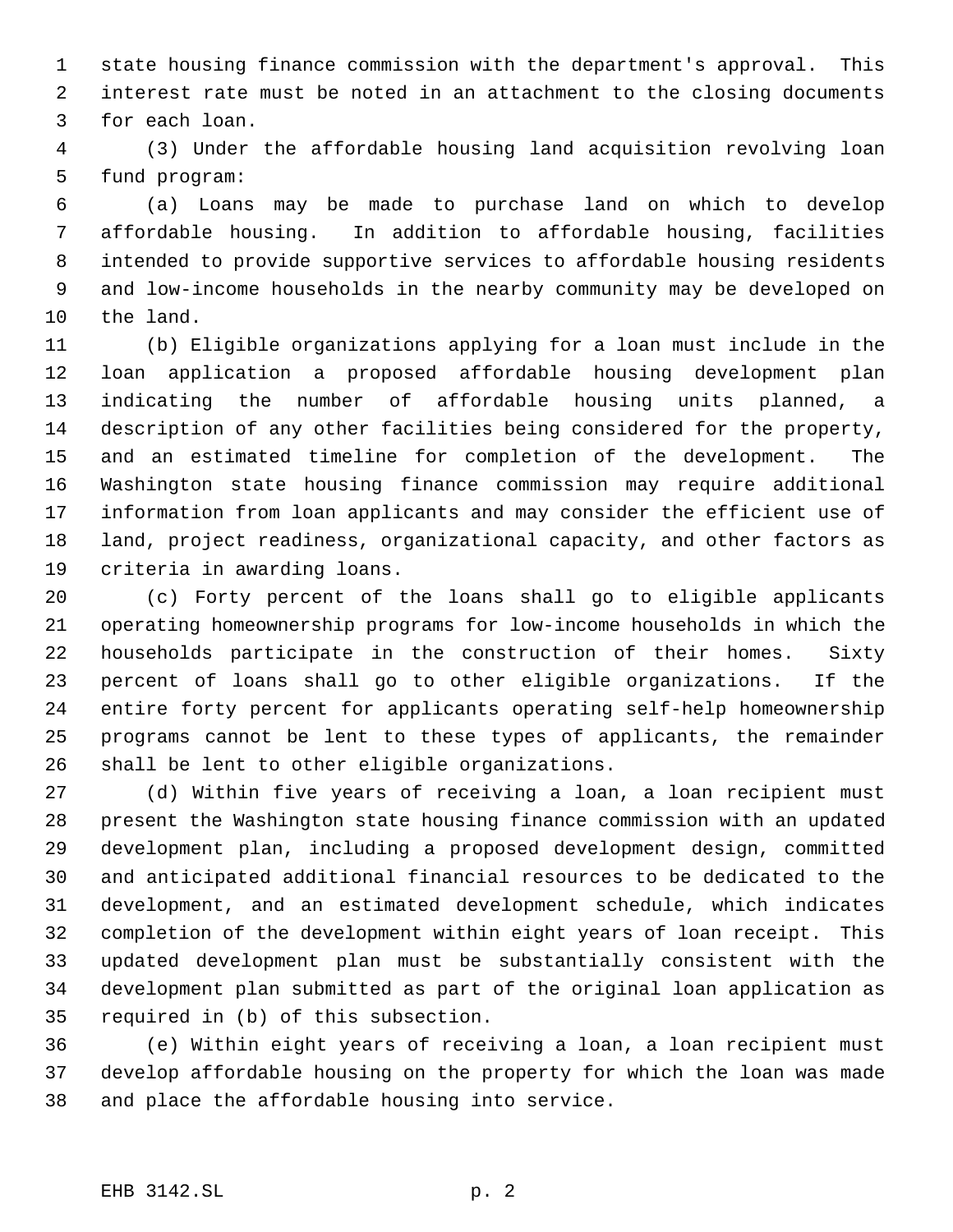1 (f) A loan recipient must preserve the affordable rental housing developed on the property acquired under this section as affordable housing for a minimum of thirty years.

 (4) If a loan recipient does not place affordable housing into service on a property for which a loan has been received under this section within the eight-year period specified in subsection (3)(e) of this section, or if a loan recipient fails to use the property for the intended affordable housing purpose consistent with the loan recipient's original affordable housing development plan, then the loan recipient must pay to the Washington state housing finance commission an amount consisting of the principal of the original loan plus compounded interest calculated at the current market rate. The Washington state housing finance commission shall develop guidelines for the time period in which this repayment must take place, which must be noted in the original loan agreement. The Washington state housing finance commission may grant a partial or total exemption from this repayment requirement if it determines that a development is substantially complete or that the property has been substantially used in keeping with the original affordable housing purpose of the loan. Any repayment funds received as a result of noncompliance with loan requirements shall be deposited into the Washington state housing finance commission land acquisition revolving loan fund for the purposes of the affordable housing land acquisition revolving loan fund program.

 (5) The Washington state housing finance commission, with approval from the department, may adopt guidelines and requirements that are necessary to administer the affordable housing land acquisition revolving loan fund program.

 (6) Interest rates on property loans granted under this section may not exceed one percent. All loan repayment moneys received shall be deposited into the Washington state housing finance commission affordable housing land acquisition revolving loan fund for the purposes of the affordable housing land acquisition revolving loan fund program.

 (7) The Washington state housing finance commission must develop performance measures for the program, which must be approved by the department, including, at a minimum, measures related to: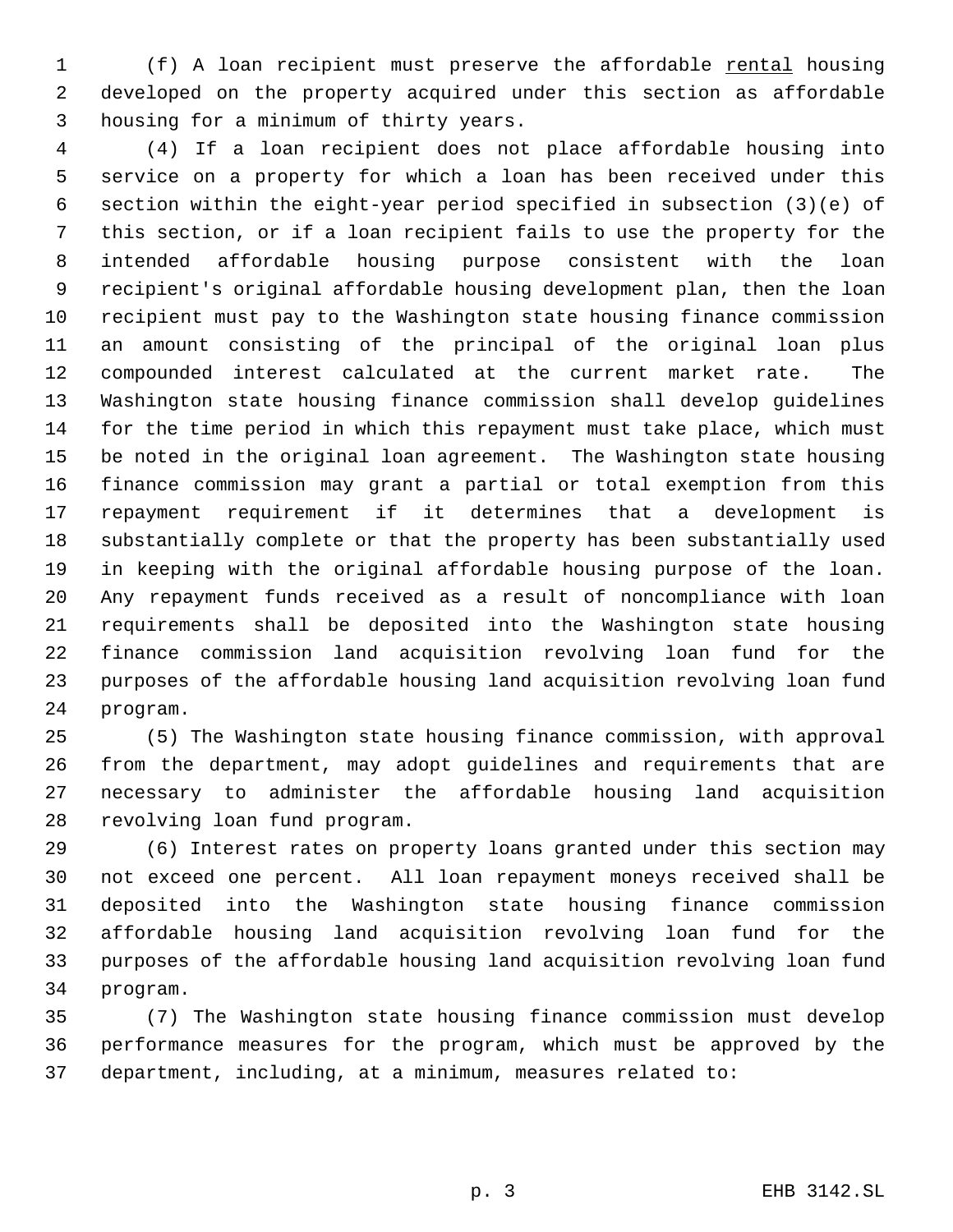(a) The ability of eligible organizations to access land for affordable housing development;

 (b) The total number of dwelling units by housing type and the 4 total number of ((very)) low-income households and persons served; and (c) The financial efficiency of the program as demonstrated by factors, including the cost per unit developed for affordable housing units in different areas of the state and a measure of the effective use of funds to produce the greatest number of units for low-income households.

 (8) By December 1st of each year, beginning in 2007, the Washington state housing finance commission shall report to the department and the appropriate committees of the legislature using, at a minimum, the performance measures developed under subsection (7) of this section.

 NEW SECTION. **Sec. 2.** A new section is added to chapter 43.185A RCW to read as follows:

 (1) The affordable housing and community facilities rapid response loan program is created in the department to assist eligible organizations, described under RCW 43.185A.040, to purchase land or real property for affordable housing and community facilities preservation or development in rapidly gentrifying neighborhoods or communities with a significant low-income population that is threatened with displacement by such gentrification. The department shall contract with the Washington state housing finance commission to establish and administer the program.

 (2) Loans or grants may be made through the affordable housing and community facilities rapid response loan program to purchase land or real property for the preservation or development of affordable housing or community facilities, including reasonable costs and fees.

 (3) The Washington state housing finance commission, with approval from the department, may adopt guidelines and requirements that are necessary to administer the affordable housing and community facilities rapid response loan program.

 (4) A loan or grant recipient must preserve affordable rental housing acquired or developed under this section as affordable housing for a minimum of thirty years.

 (5) Interest rates on loans made under this section may be as low as zero percent but may not exceed three percent. All loan repayment